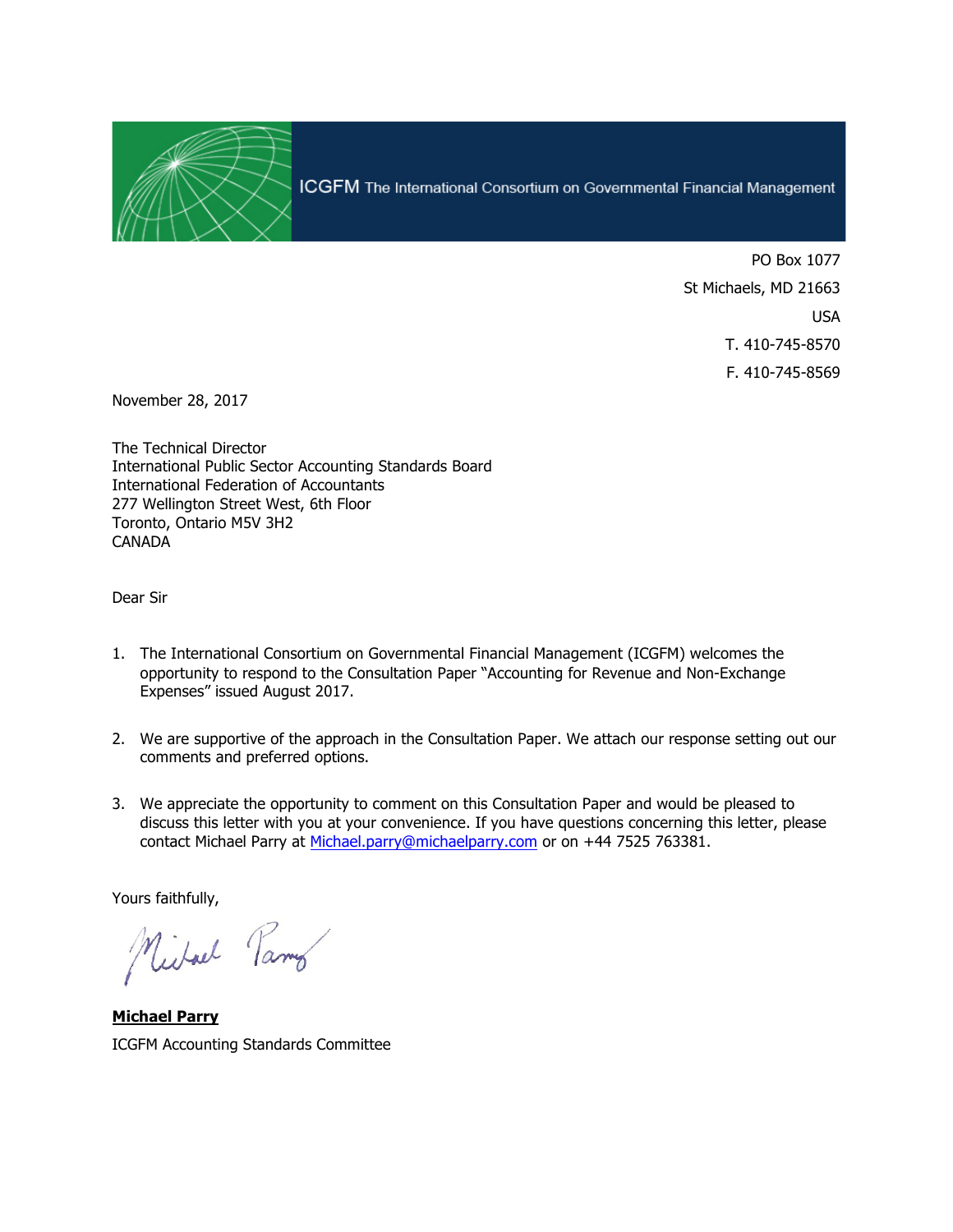Michael Parry, Chair Andrew Wynne Anne Owuor Hassan Ouda Jesse Hughes

Mark Silins Nino Tchelishvili Paul Waiswa Tony Bennett

Cc: Jim Wright, President, ICGFM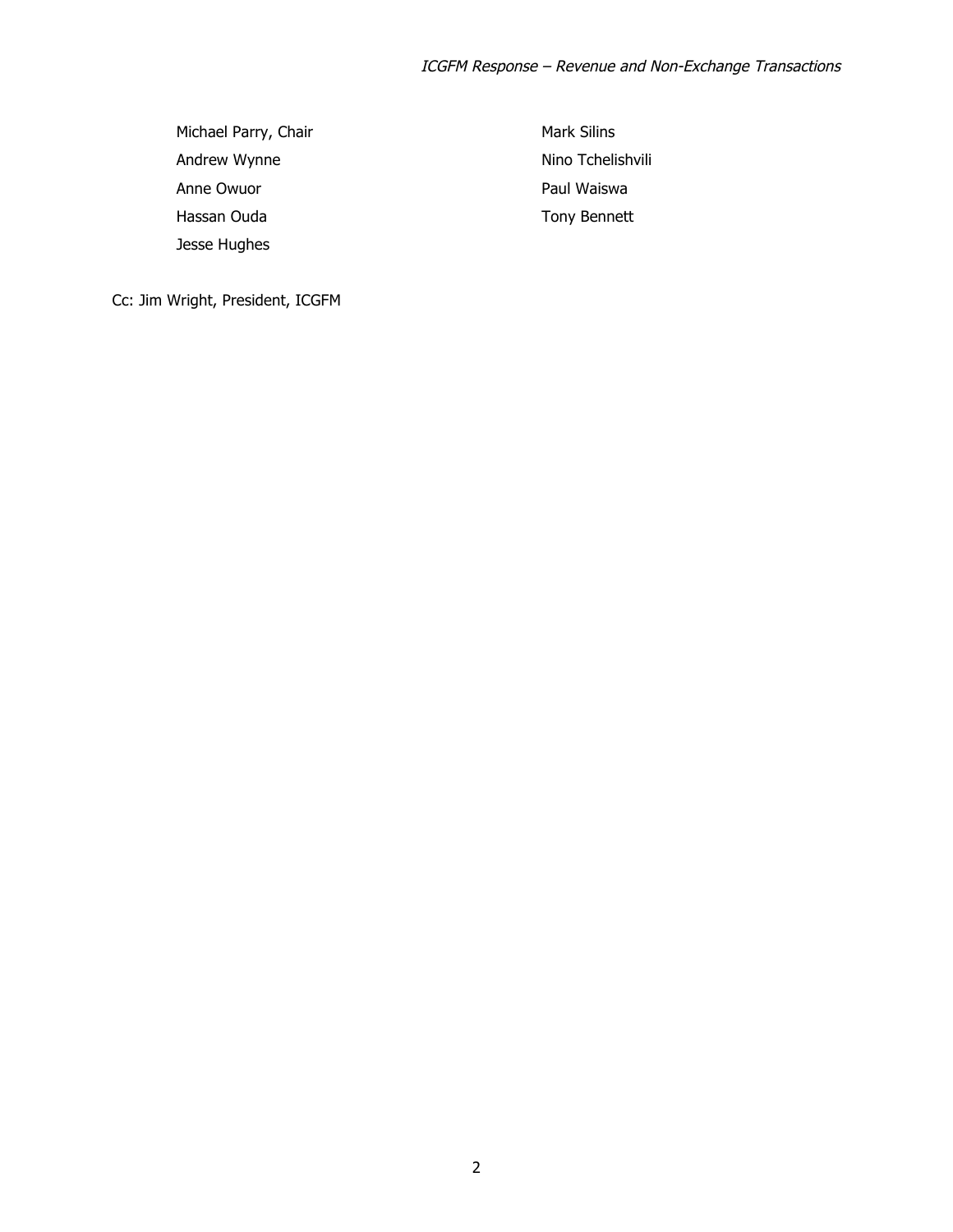## **International Consortium on Government Financial Management (ICGFM)**

## **Response to Consultation Paper on Accounting for Revenue and Non-Exchange Transactions**

## **August 2017**

| <b>Preliminary View</b>                                                                                                                                                                                                                                                                                                                                                                                                                                                                                                                                                                                                                                                                                          | <b>Comments</b>                                                                                                                                                                                                                                                                                                                                                                                                                                                                                                                                                                                                      |
|------------------------------------------------------------------------------------------------------------------------------------------------------------------------------------------------------------------------------------------------------------------------------------------------------------------------------------------------------------------------------------------------------------------------------------------------------------------------------------------------------------------------------------------------------------------------------------------------------------------------------------------------------------------------------------------------------------------|----------------------------------------------------------------------------------------------------------------------------------------------------------------------------------------------------------------------------------------------------------------------------------------------------------------------------------------------------------------------------------------------------------------------------------------------------------------------------------------------------------------------------------------------------------------------------------------------------------------------|
| <b>Preliminary View 1 (following paragraph</b><br>3.8)<br>The IPSASB considers that it is appropriate to<br>replace IPSAS 9, Revenue from Exchange<br>Transactions, and IPSAS 11, Construction<br>Contracts with an IPSAS primarily based on<br>IFRS 15, Revenue from Contracts with<br>Customers.<br>Such an IPSAS will address Category C<br>transactions that:<br>(a) Involve the delivery of promised goods or<br>services to customers as defined in IFRS 15;<br>and<br>(b) Arise from a contract (or equivalent<br>binding arrangement) with a customer which<br>establishes performance obligations.<br>Do you agree with the IPSASB's Preliminary<br>View 1? If not, please give your reasons (p.<br>28) | Agree<br>Comments.<br>Combining the two IPSAS is logical.<br>IFRS 15 contains a number of quidelines<br>(including legal) for accounting for exchange<br>transactions. For example, the standard<br>provides provisions on identifying the contract,<br>combination of contracts, contract<br>modification, identifying performance<br>obligations, distinct goods and services, etc.<br>The application of this approach will avoid the<br>issue of classification of exchange revenue<br>and expenses transactions of the kind that, for<br>example, Ukraine encountered while<br>implementing IPSAS 9, 11 and 23. |
| <b>Preliminary View 2 (following paragraph</b><br>3.9)<br>Because Category A revenue transactions do<br>not contain any performance obligations or<br>stipulations, the IPSASB considers that these<br>transactions will need to be addressed in an<br>updated IPSAS 23.<br>Do you agree with the IPSASB's Preliminary<br>View 2? If not, please give your reasons. (p.<br>28)                                                                                                                                                                                                                                                                                                                                   | Agree<br>Comments.<br>In Ukraine, the problem of classification of<br>revenues receipt and implementation of<br>expenses for transfers to citizen was apparent.                                                                                                                                                                                                                                                                                                                                                                                                                                                      |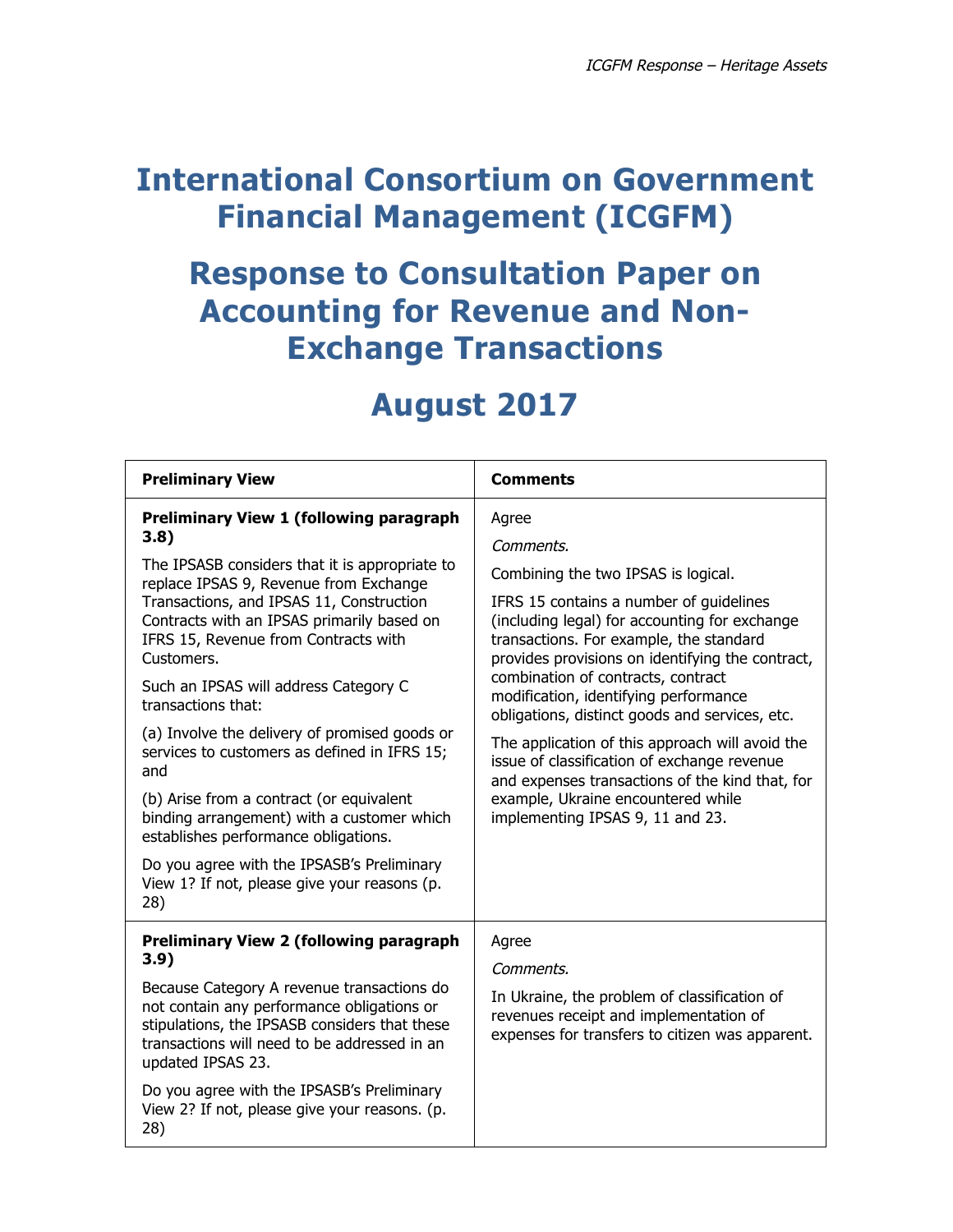| <b>Preliminary View</b>                                                                                                                                                                                                                                                                                                                                                                                                                                                                                                                                                                                                                                                                 | <b>Comments</b>                                                                                                                                                                                                                                                                                                       |
|-----------------------------------------------------------------------------------------------------------------------------------------------------------------------------------------------------------------------------------------------------------------------------------------------------------------------------------------------------------------------------------------------------------------------------------------------------------------------------------------------------------------------------------------------------------------------------------------------------------------------------------------------------------------------------------------|-----------------------------------------------------------------------------------------------------------------------------------------------------------------------------------------------------------------------------------------------------------------------------------------------------------------------|
| <b>Specific Matter for Comment 1</b><br>(following paragraph 3.10)<br>Please provide details of the issues that you<br>have encountered in applying IPSAS 23,<br>together with an indication of the additional<br>guidance you believe is needed in an updated<br>IPSAS 23 for:<br>Social contributions; and/or<br>Taxes with long collection periods.<br>If you believe that there are further areas<br>where the IPSASB should consider providing<br>additional guidance in an updated IPSAS 23,<br>please identify these and provide details of<br>the issues that you have encountered,<br>together with an indication of the additional<br>quidance you believe is needed. (p. 28) | In Ukraine, the entity that should account for<br>non-exchange transactions was not clear $-$ the<br>administering entity or the Treasury?<br>In Barbados, the lack of any guidance on the<br>treatment of capital grants (i.e. grants for the<br>creation of capital assets) was an issue                            |
| <b>Preliminary View 3 (following paragraph</b><br>4.64)<br>The IPSASB considers that Category B<br>transactions should be accounted for using<br>the Public Sector Performance Obligation<br>Approach.<br>Do you agree with the IPSASB's Preliminary<br>View 3? If not, please give your reasons. (p.<br>44)                                                                                                                                                                                                                                                                                                                                                                            | Agreed<br>Comments.<br>The IMF GFS 2014 Para 5.10 states<br>"transactions are recorded when the<br>underlying activities, transactions, or other<br>events occur that create the unconditional<br>claims to receive the taxes or other types of<br>revenue". This is consistent with the<br>obligating event approach |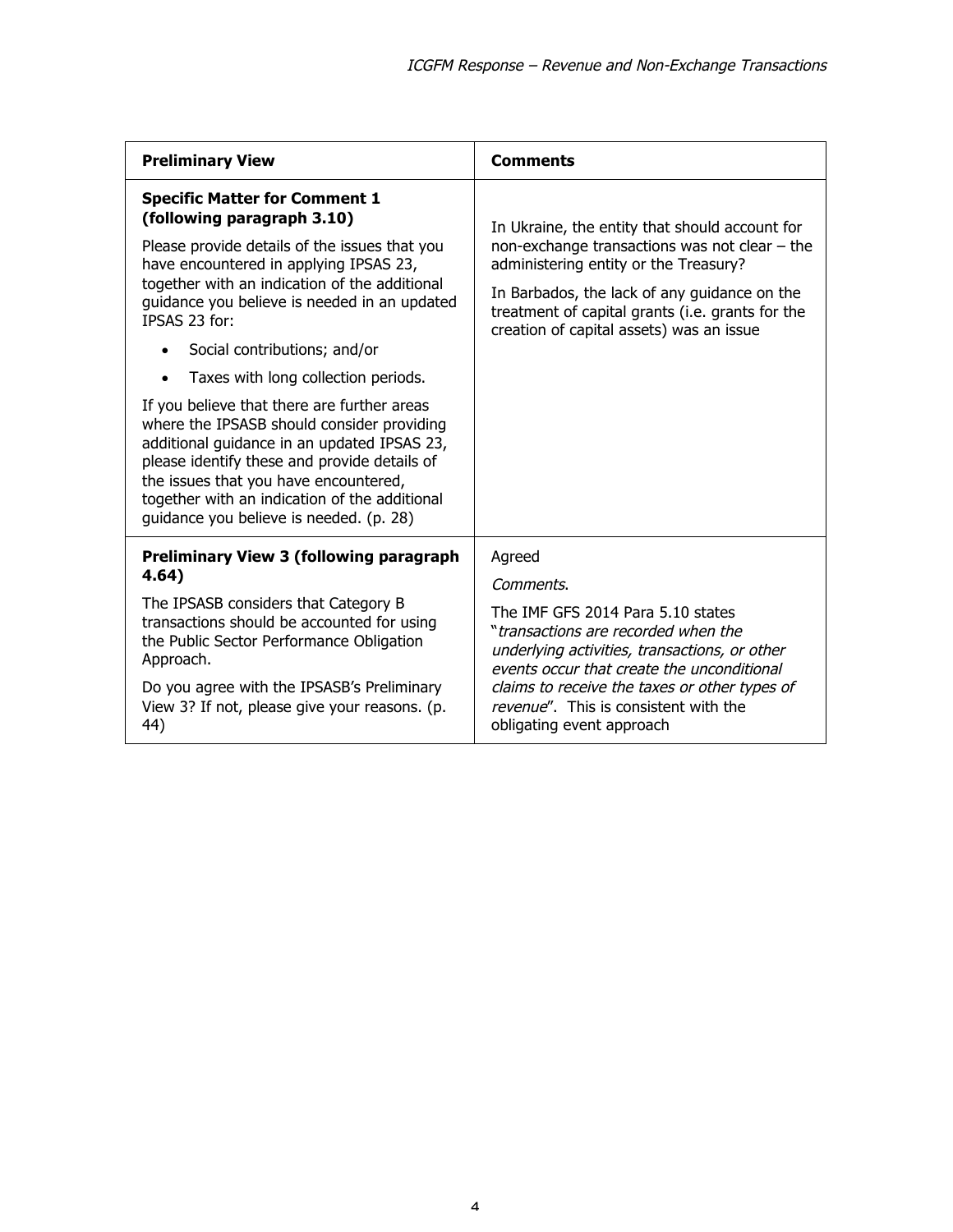| <b>Preliminary View</b>                                                                                                                                                                                                                          | <b>Comments</b>                                                                                                                                  |
|--------------------------------------------------------------------------------------------------------------------------------------------------------------------------------------------------------------------------------------------------|--------------------------------------------------------------------------------------------------------------------------------------------------|
| Specific Matter for Comment 2 (following<br>paragraph 4.64)                                                                                                                                                                                      | We consider the IFRS 15 approach equally<br>valid for governments, though explanation and<br>examples of its application would be very<br>useful |
| The IPSASB has proposed broadening the<br>requirements in the IFRS 15 five-step<br>approach to facilitate applying a performance<br>obligation approach to Category B<br>transactions for the public sector. These five<br>steps are as follows: |                                                                                                                                                  |
| Step $1$ – Identify the binding arrangement<br>(paragraphs 4.29 - 4.35);                                                                                                                                                                         |                                                                                                                                                  |
| Step $2$ – Identify the performance obligation<br>(paragraphs 4.36 - 4.46);                                                                                                                                                                      |                                                                                                                                                  |
| Step $3$ – Determine the consideration<br>(paragraphs $4.47 - 4.50$ );                                                                                                                                                                           |                                                                                                                                                  |
| Step $4$ – Allocate the consideration<br>(paragraphs $4.51 - 4.54$ ); and                                                                                                                                                                        |                                                                                                                                                  |
| Step 5 - Recognize revenue (paragraphs 4.55<br>$-4.58$ ).                                                                                                                                                                                        |                                                                                                                                                  |
| Do you agree with the proposals on how each<br>of the IFRS 15 five-steps could be broadened?<br>If not, please explain your reasons (p. 44)                                                                                                      |                                                                                                                                                  |
| <b>Specific Matter for Comment 3</b><br>(following paragraph 4.64)                                                                                                                                                                               | Option (e)<br>This is the only approach which is consistent<br>with accrual principles                                                           |
| If the IPSASB were to implement Approach 1<br>and update IPSAS 23 for Category B<br>transactions, which option do you favour for<br>modifying IPSAS 23 for transactions with time<br>requirements (but no other stipulations):                   |                                                                                                                                                  |
| Option (b) - Require enhanced<br>а.<br>display/disclosure;                                                                                                                                                                                       |                                                                                                                                                  |
| Option $(c)$ – Classify time<br>b.<br>requirements as a condition;                                                                                                                                                                               |                                                                                                                                                  |
| Option $(d)$ – Classify transfers with<br>C.<br>time requirements as other<br>obligations; or                                                                                                                                                    |                                                                                                                                                  |
| d. Option $(e)$ – Recognize transfers with<br>time requirements in net<br>assets/equity and recycle through the<br>statement of financial performance.                                                                                           |                                                                                                                                                  |
| Please explain your reasons. (p. 44)                                                                                                                                                                                                             |                                                                                                                                                  |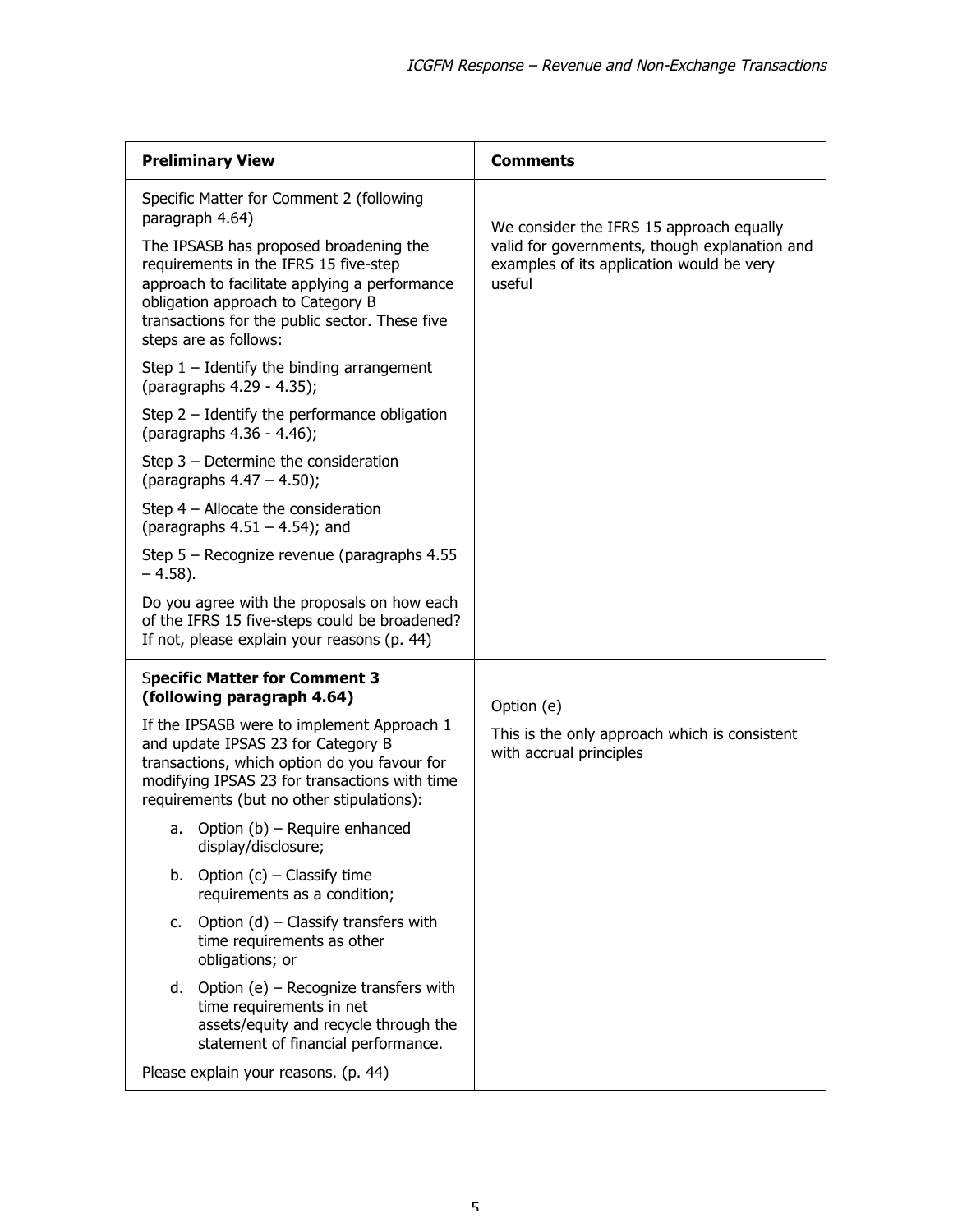| <b>Preliminary View</b>                                                                                                                                                                                                                                                                                                                                                                             | <b>Comments</b>                                                                                                                                                                 |
|-----------------------------------------------------------------------------------------------------------------------------------------------------------------------------------------------------------------------------------------------------------------------------------------------------------------------------------------------------------------------------------------------------|---------------------------------------------------------------------------------------------------------------------------------------------------------------------------------|
| <b>Specific Matter for Comment 4</b><br>(following paragraph 4.64)<br>Do you consider that the option that you have<br>identified in SMC 3 should be used in<br>combination with Approach 1 Option (a) $-$<br>Provide additional guidance on making the<br>exchange/non-exchange distinction?<br>Yes<br><b>No</b><br>Please explain your reasons. (p. 44)                                           | Yes<br>Additional information would be needed to<br>understand the transaction                                                                                                  |
| <b>Preliminary View 4 (following paragraph</b><br>5.5)<br>The IPSASB considers that accounting for<br>capital grants should be explicitly addressed<br>within IPSAS.<br>Do you agree with the IPSASB's Preliminary<br>View 4? If not please give your reasons. (p.<br>45)                                                                                                                           | Agreed<br>Comments.<br>At present, there is no guidance on capital<br>grants, this is an issue                                                                                  |
| <b>Specific Matter for Comment 5</b><br>(following paragraph 5.5)<br>(a) Has the IPSASB identified the main issues<br>with capital grants? If you think that there are<br>other issues with capital grants, please<br>identify them.<br>(b) Do you have any proposals for accounting<br>for capital grants that the IPSASB should<br>consider? Please explain your issues and<br>proposals. (p. 46) | Main issues are identified<br>Comments.<br>Main issues encountered have been:<br>Timing of recognition<br>$\bullet$<br>Treatment of revenue from capital<br>$\bullet$<br>grants |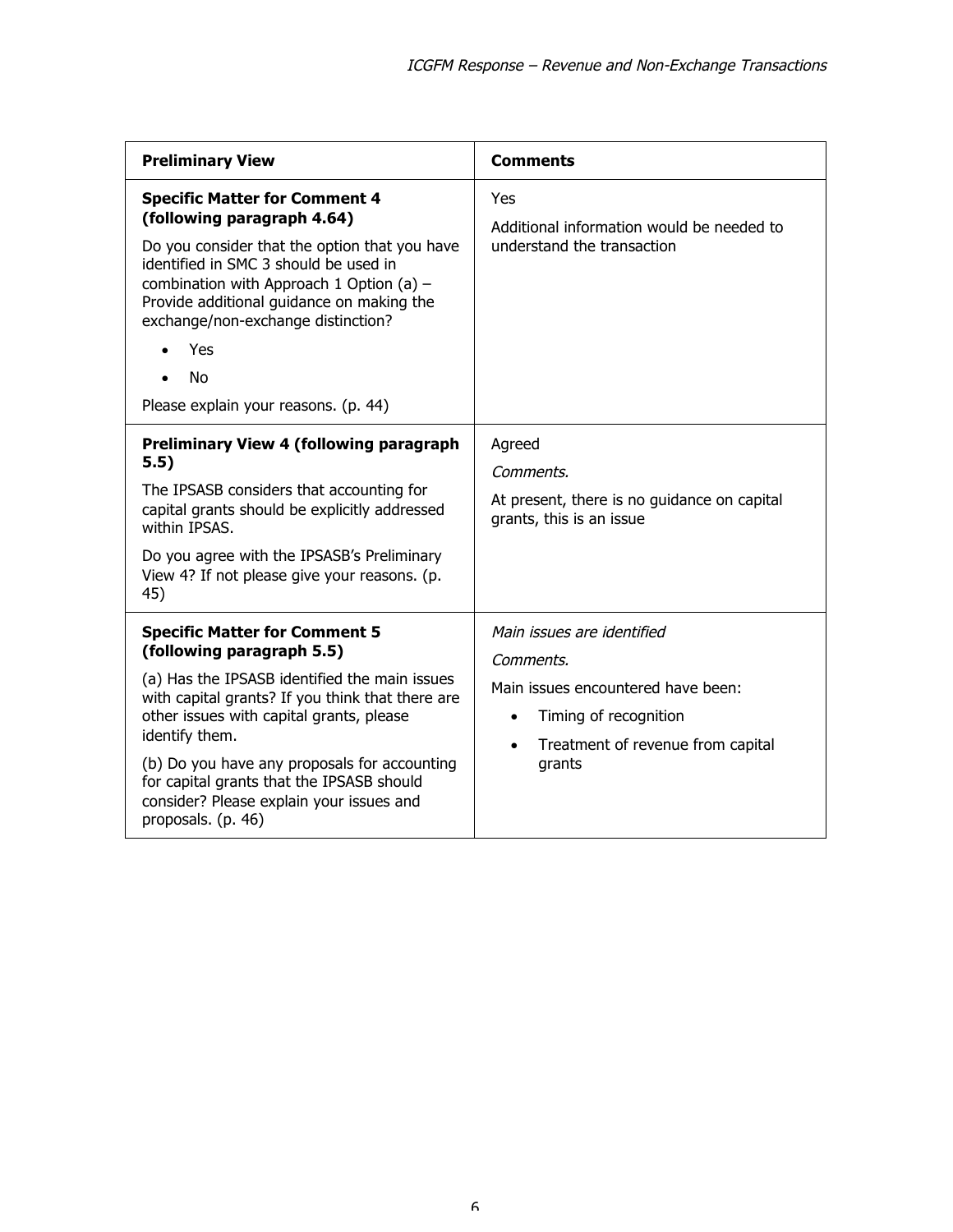| <b>Preliminary View</b>                                                                                                                                                                                                                                                                                                                                                                                                                                                                                                                                                                                                                                                                                                               | <b>Comments</b>                                                                                                                                                                                                                                                                                                                                                                                                                                                                                                                                                                                                                                                                          |
|---------------------------------------------------------------------------------------------------------------------------------------------------------------------------------------------------------------------------------------------------------------------------------------------------------------------------------------------------------------------------------------------------------------------------------------------------------------------------------------------------------------------------------------------------------------------------------------------------------------------------------------------------------------------------------------------------------------------------------------|------------------------------------------------------------------------------------------------------------------------------------------------------------------------------------------------------------------------------------------------------------------------------------------------------------------------------------------------------------------------------------------------------------------------------------------------------------------------------------------------------------------------------------------------------------------------------------------------------------------------------------------------------------------------------------------|
| <b>Specific Matter for Comment 6</b><br>(following paragraph 5.9)<br>Do you consider that the IPSASB should:<br>(a) Retain the existing requirements for<br>services in- kind, which permit, but do not<br>require recognition of services in-kind; or<br>(b) Modify requirements to require services<br>in-kind that meet the definition of an asset to<br>be recognised in the financial statements<br>provided that they can be measured in a way<br>that achieves the qualitative characteristics<br>and takes account of the constraints on<br>information; or<br>(c) An alternative approach.<br>Please explain your reasons. If you favour an<br>alternative approach please identify that<br>approach and explain it. (p. 47) | We favour an alternative approach (c):<br>services in kind should be recognised if the<br>conditions in (b) apply and in addition "if<br>obtaining the information is cost effective"<br>To calculate the fiscal indicators used for<br>analysis, these services should be excluded<br>from revenues and expenditures. In particular,<br>for the calculation of state final consumption<br>as the element of GDP in the UN System of<br>National Accounts, it is necessary to know<br>whether, and to what extent, such flows are<br>accounted for in the composition of income<br>and expenditure. This is needed for<br>diagnosing the General Government sector<br>impact on economy. |
| <b>Preliminary View 5 (following paragraph</b><br>6.37)<br>The IPSASB is of the view that non-exchange<br>transactions related to universally accessible<br>services and collective services impose no<br>performance obligations on the resource<br>recipient.<br>These non-exchange transactions should<br>therefore be accounted for under The<br>Extended Obligating Event Approach.<br>Do you agree with the IPSASB's Preliminary<br>View 5? If not, please give your reasons. (p.<br>56)                                                                                                                                                                                                                                        | Agreed                                                                                                                                                                                                                                                                                                                                                                                                                                                                                                                                                                                                                                                                                   |
| <b>Preliminary View 6 (following paragraph</b><br>6.39)<br>The IPSASB is of the view that, because there<br>is no obligating event related to non-<br>exchange transactions for universally<br>accessible services and collective services,<br>resources applied for these types of non-<br>exchange transactions should be expensed as<br>services are delivered.<br>Do you agree with the IPSASB's Preliminary<br>View 6? If not, please give your reasons. (p.<br>56)                                                                                                                                                                                                                                                              | Agreed<br>Such transactions are reflected in SNA in the<br>same way (provision of collective services by<br>General Government Sector). The obligations<br>stay the same.                                                                                                                                                                                                                                                                                                                                                                                                                                                                                                                |